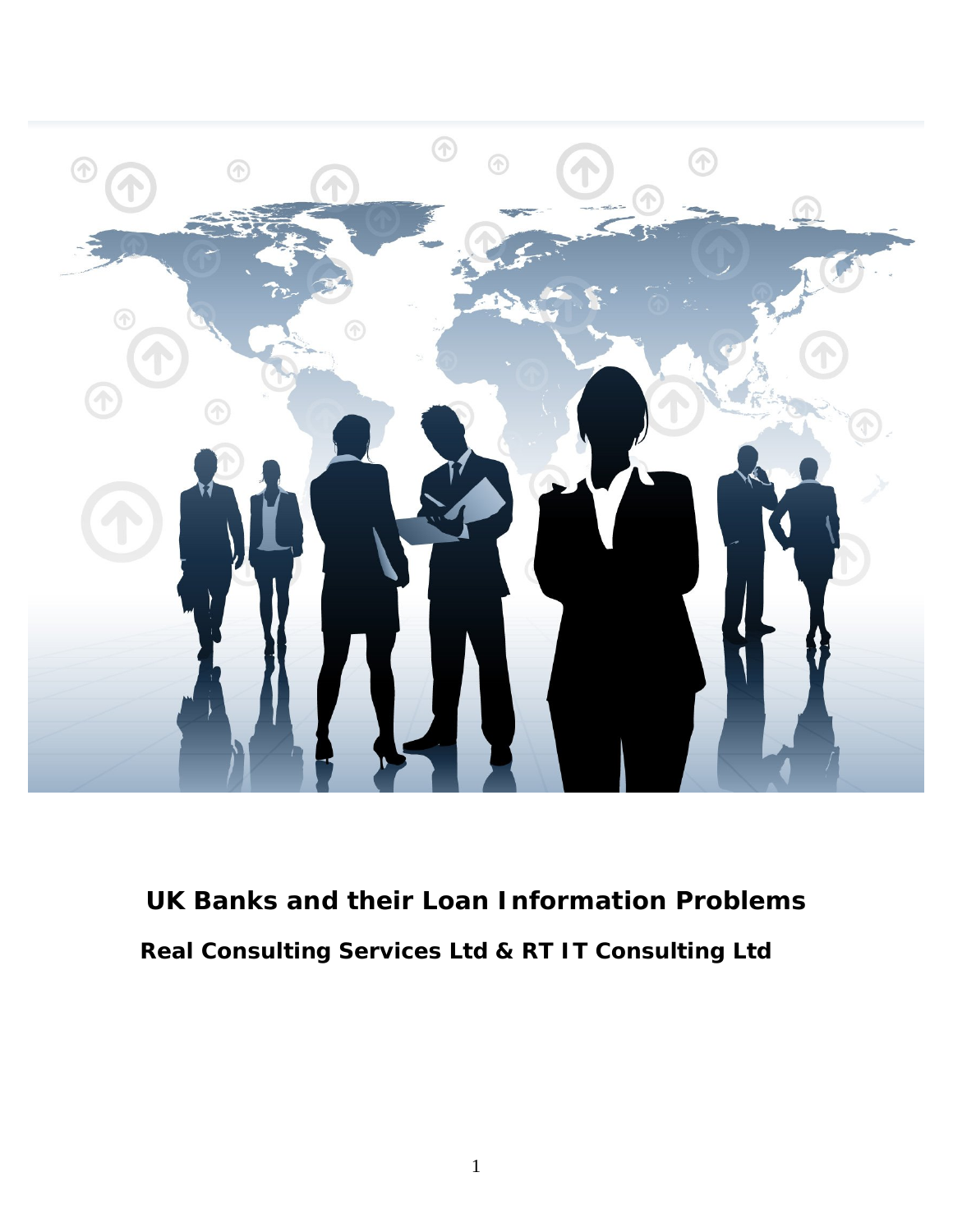## **Introduction**

#### **The pressure**

UK Banks are under increasing pressure from a range of external stakeholders to clarify the real value and nature of their assets. This pressure is a response to economic events that thrust the banking sector under the spot light. There are many aspects of banking and its operations that complicate a Bank's reaction to this pressure. More often than not, this reaction is a tactical business intelligence initiative which is both manual and intensive.

#### **The challenge**

Responding to these new pressures, the Banks' objectives are to construct richer views of customer loans, assets and securities on their balance sheets as fast as realistically possible. These objectives will kick off new tactical initiatives.

In this document, we use two example pressures to bring this objective to life; Securitisation, and Asset Protection Scheme (APS).

**No portion of this paper must be used without the permission of Real Consulting Services Limited and RT IT Consulting Limited.**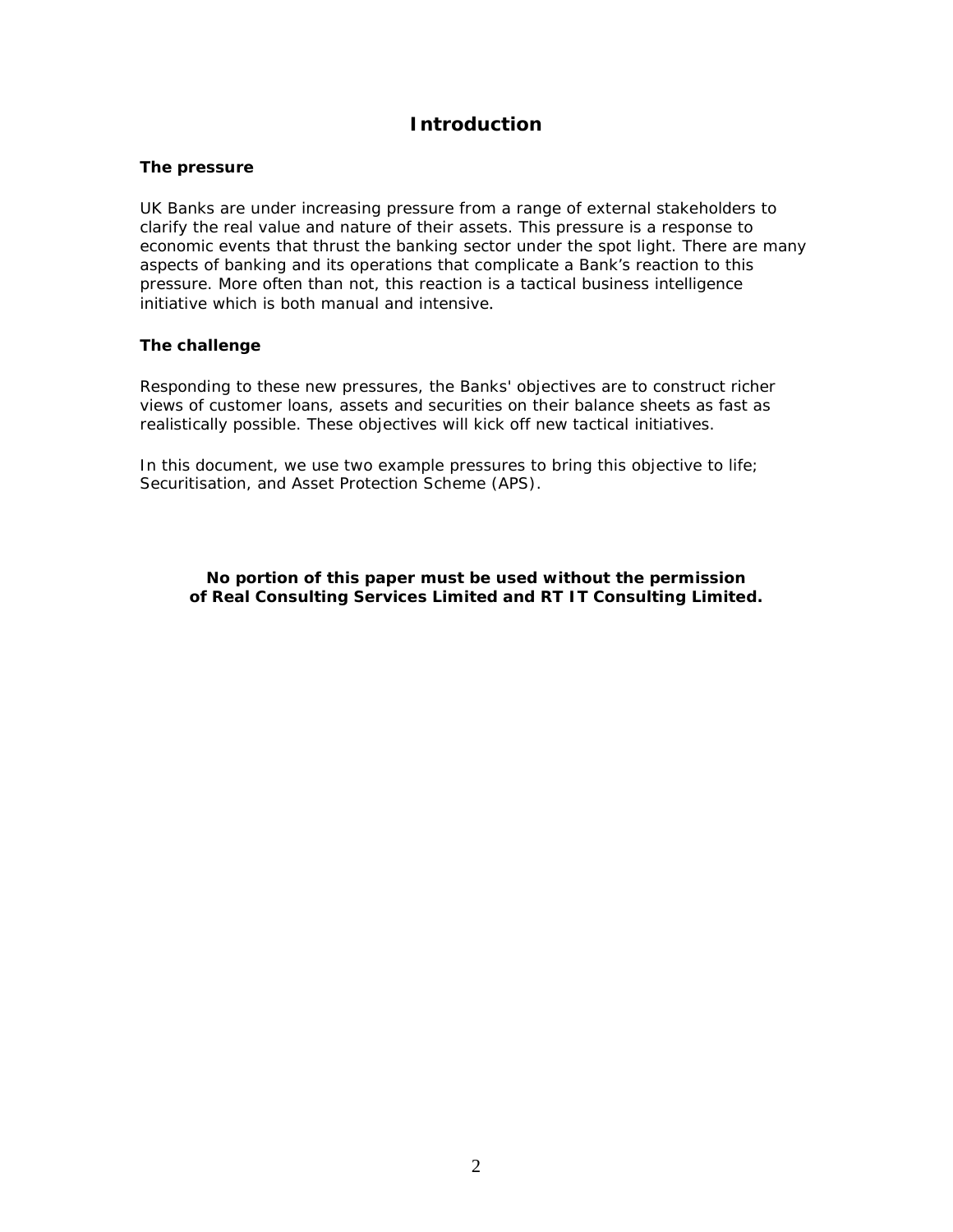# **Real Consulting Services Limited (RCS)**

RCS provide a broad range of business and technology services to any size of organisation primarily in the financial services and technology sectors but also work successfully with clients in other sectors. RCS connect with and pro-actively contribute to deliver results in partnership with the end user, the technology and service providers and the RCS staff, associates and partners. RCS have gone from strength to strength by operating under a straight forward business model of maximizing their key strength of an extended global network of experts in their field. RCS have significant experience of working successfully in Europe, the Middle East, Asia, and US markets with extensive knowledge of, and strong connections, in emerging markets.

Further information on RCS can be found at:

## www.realconsultingservices.com.

# **RT IT Consulting Limited**

RT IT Consulting deliver professional support to Information Technology projects in the public and private sectors with extensive experience in the Financial Services sector. The RT IT Consulting team's expertise and guidance ensure productive communication and co-operation to ensure each project delivers maximum results, no matter the sector or size of the organisation. RT IT Consulting add real value to projects by not only understanding complex information technology issues but by having the ability to explain these issues to business users.

Further information on RT IT Consulting can be found at:

## www.rtitconsulting.co.uk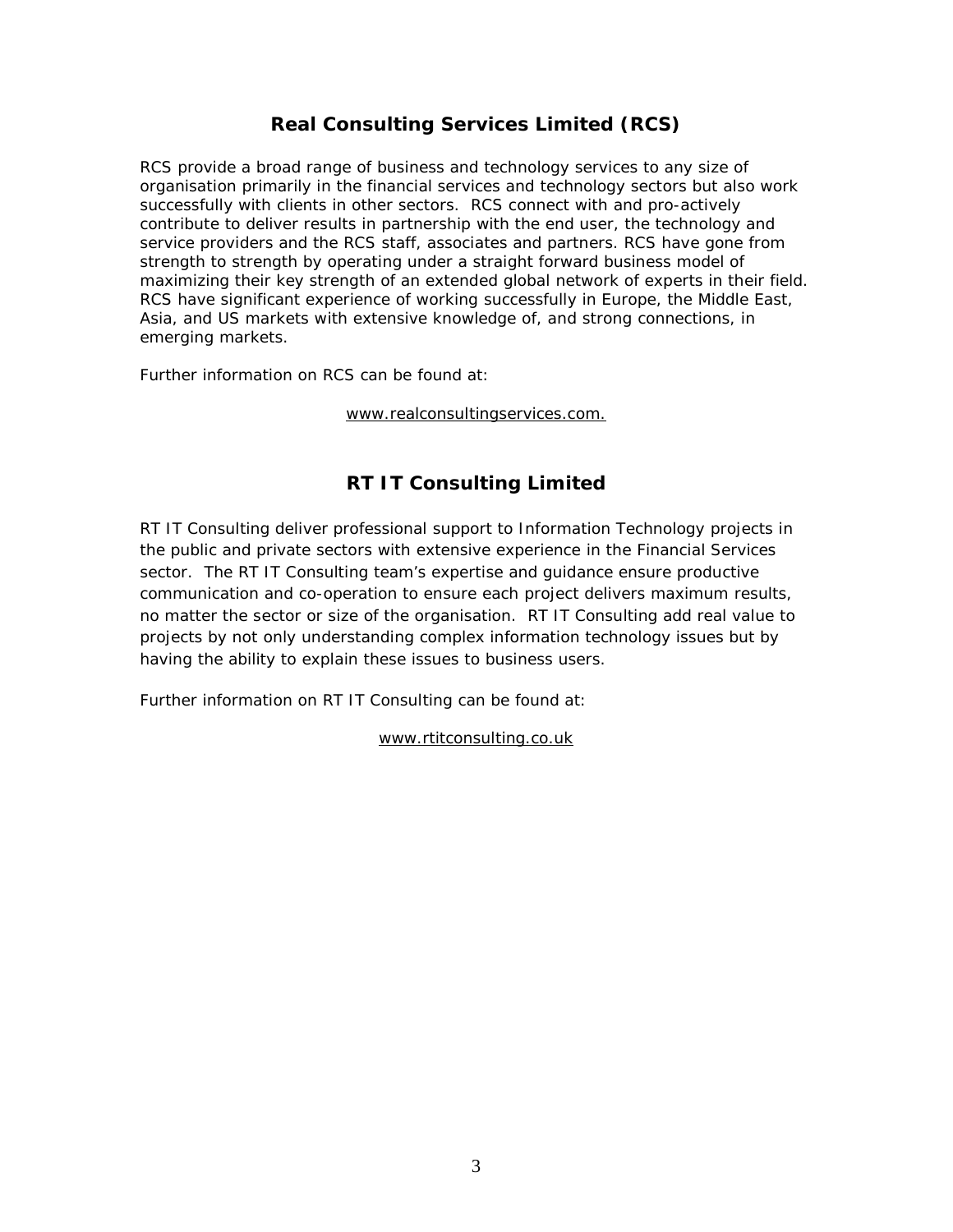# **The Examples**

## **The Securitisation Pressure**

| <b>Drivers</b><br>A UK bank wanted to reduce                                                 |  |
|----------------------------------------------------------------------------------------------|--|
| RWAs* associated with their                                                                  |  |
| property loans in order to be able                                                           |  |
| to sell property loans to                                                                    |  |
| customers looking to gain (more)                                                             |  |
| exposure in this asset class                                                                 |  |
| To do some learning about                                                                    |  |
| Securitisation as a means of                                                                 |  |
| supporting a wider programme of                                                              |  |
| securitisation across the bank.                                                              |  |
| Objectives<br>Identify data & documentation                                                  |  |
| requirements for securitising                                                                |  |
| property assets                                                                              |  |
|                                                                                              |  |
| Consider changes to existing                                                                 |  |
| processes, systems &                                                                         |  |
| organisational structures                                                                    |  |
| Reduce property loan related                                                                 |  |
| <b>RWAS</b>                                                                                  |  |
| Establish market confidence in the                                                           |  |
| RWAs associated with these                                                                   |  |
| property loans.                                                                              |  |
| Credit rating agencies, investors.<br>External stakeholder(s)                                |  |
| $1st$ drawdown date – this refers to<br>Example information that stakeholder(s)<br>$\bullet$ |  |
| wanted<br>the date fixed by the lender at                                                    |  |
| which the loan was available for                                                             |  |
| use                                                                                          |  |
| <b>Balance details</b>                                                                       |  |
| Granular amortisation data at an                                                             |  |
| individual loan level - the gradual                                                          |  |
| reduction of the value of the asset                                                          |  |
| or liability by some periodic                                                                |  |
| amount.                                                                                      |  |
| Challenges<br>Frequent changes to the scope                                                  |  |
| and scale of the initiative meant                                                            |  |
|                                                                                              |  |
| that the amount and scope of                                                                 |  |
| data held was much more than                                                                 |  |
| was required to fulfil the scope at                                                          |  |
| any given point in time.                                                                     |  |
| Eventually, the scope was limited                                                            |  |
| to the range of loans for which                                                              |  |
| there was a good level of data at                                                            |  |
| Connection, Legal Entity, Facility,                                                          |  |
| Security and Property levels                                                                 |  |
| Cleansing and consolidating data                                                             |  |
| (in a variety of formats) for the                                                            |  |
| purpose of external and internal                                                             |  |
|                                                                                              |  |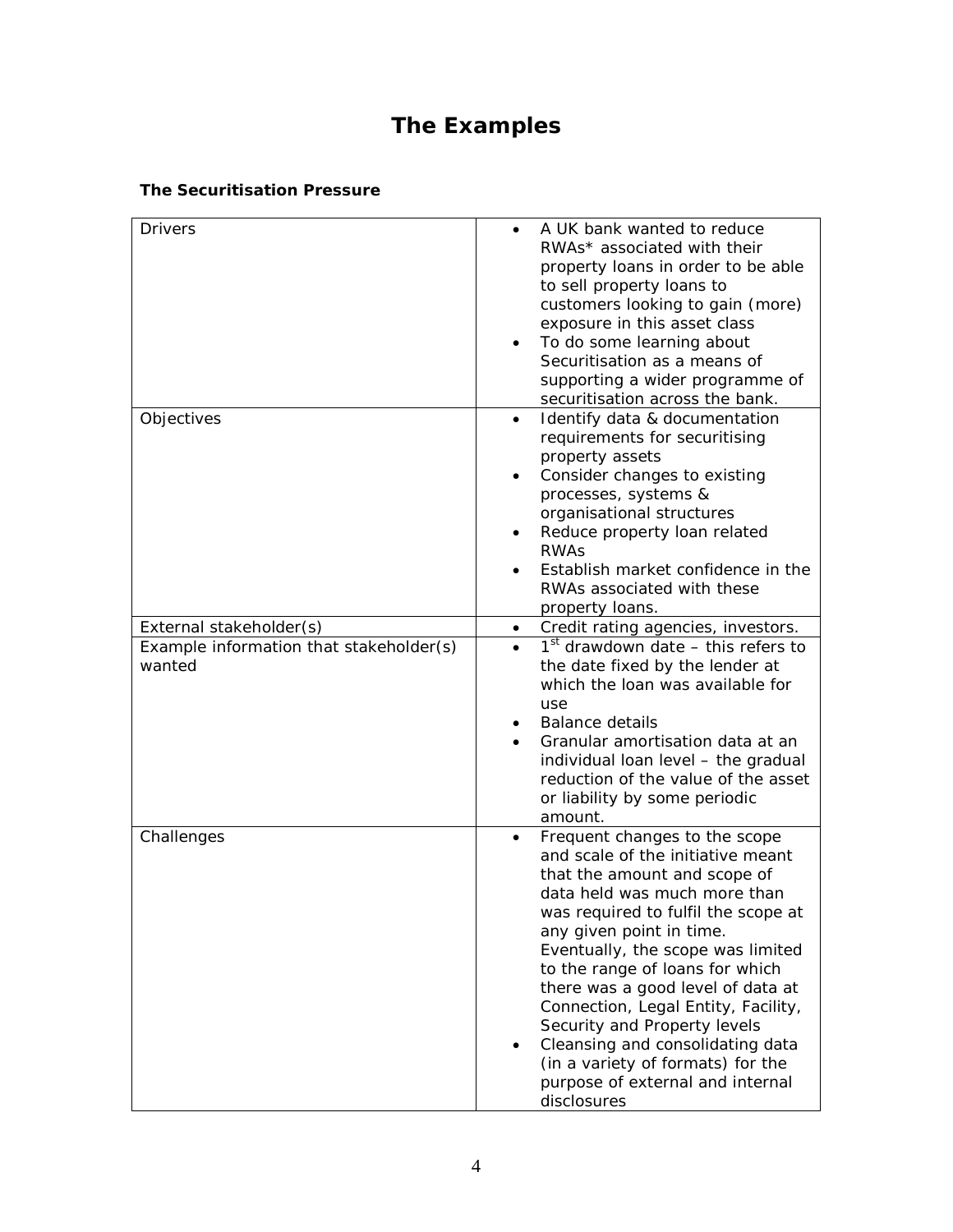| Satisfying and responding to the             |
|----------------------------------------------|
| increasing information                       |
| requirements from credit rating              |
| agencies (in relation to data                |
| accuracy & completeness)                     |
| Accuracy & completeness of data<br>$\bullet$ |
| sent to external/internal                    |
| stakeholder(s).                              |

\*RWAs or Risk Weighted Assets represent the minimum capital that is required within banks and other institutions, based on a percentage of the assets, weighted by risk.

**The Asset Protection Scheme (APS) Pressure**

| <b>Drivers</b>                                    | The need for the UK government<br>to underwrite major UK banks in<br>order to maintain a viable banking                                                                                                                                                                                                                                                                                                                                               |
|---------------------------------------------------|-------------------------------------------------------------------------------------------------------------------------------------------------------------------------------------------------------------------------------------------------------------------------------------------------------------------------------------------------------------------------------------------------------------------------------------------------------|
| Objectives                                        | sector.<br>Allow UK banks to insure a range<br>$\bullet$<br>of assets with the government in<br>order that people feel more<br>secure about the banking sector<br>Attain protection against stressed<br>$\bullet$<br>losses through the economic cycle<br>Enhance the capacity to extend<br>new lending in the UK.                                                                                                                                    |
| External stakeholder(s)                           | HM Treasury, European<br>$\bullet$<br>Commission, FSA, UKFI,<br>Shareholders.                                                                                                                                                                                                                                                                                                                                                                         |
| Example information that stakeholder(s)<br>wanted | The list of assets covered in the<br>scheme as well as details of:<br>$1st$ drawdown date – this refers to<br>the date fixed by the lender at<br>which the loan is available for use<br>The asset type<br>Ongoing losses (the difference<br>between the amount covered in<br>the scheme and the outstanding<br>amount)<br>Recoveries (any amount paid<br>back)<br>Risk parameters (such as the<br>Probability to Default, and Loss<br>Given Default). |
| Challenges                                        | Timescales and requirements<br>were driven more publicly by<br>external stakeholders<br>The involvement of the                                                                                                                                                                                                                                                                                                                                        |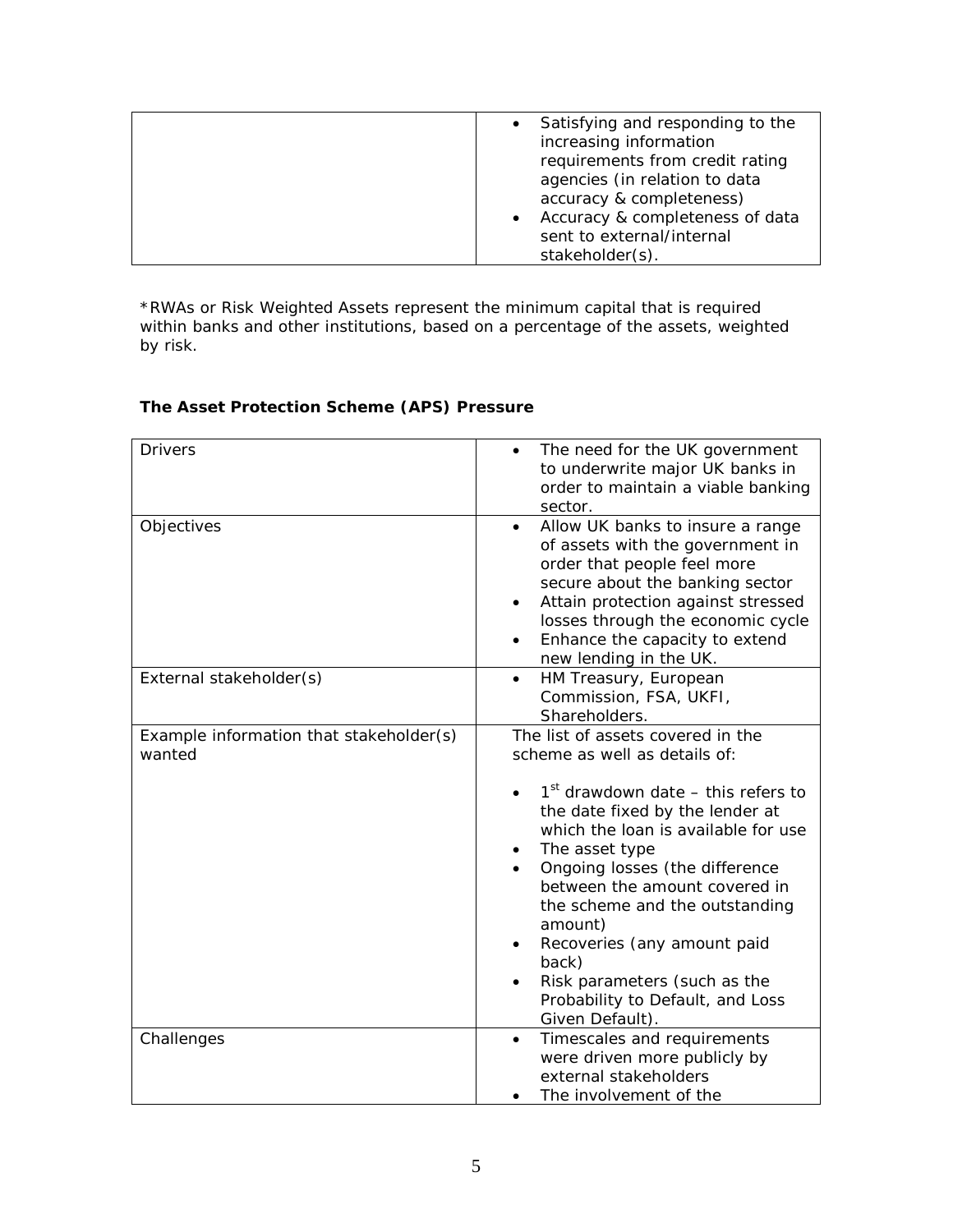|  | government/government bodies<br>required much more transparency<br>for the internal projects and<br>communication about them<br>The rights and expectations of the<br>$\bullet$<br>external stakeholders were a lot<br>more significant than comparable<br>initiatives (such as the<br>aforementioned securitisation<br>initiative). |
|--|--------------------------------------------------------------------------------------------------------------------------------------------------------------------------------------------------------------------------------------------------------------------------------------------------------------------------------------|
|--|--------------------------------------------------------------------------------------------------------------------------------------------------------------------------------------------------------------------------------------------------------------------------------------------------------------------------------------|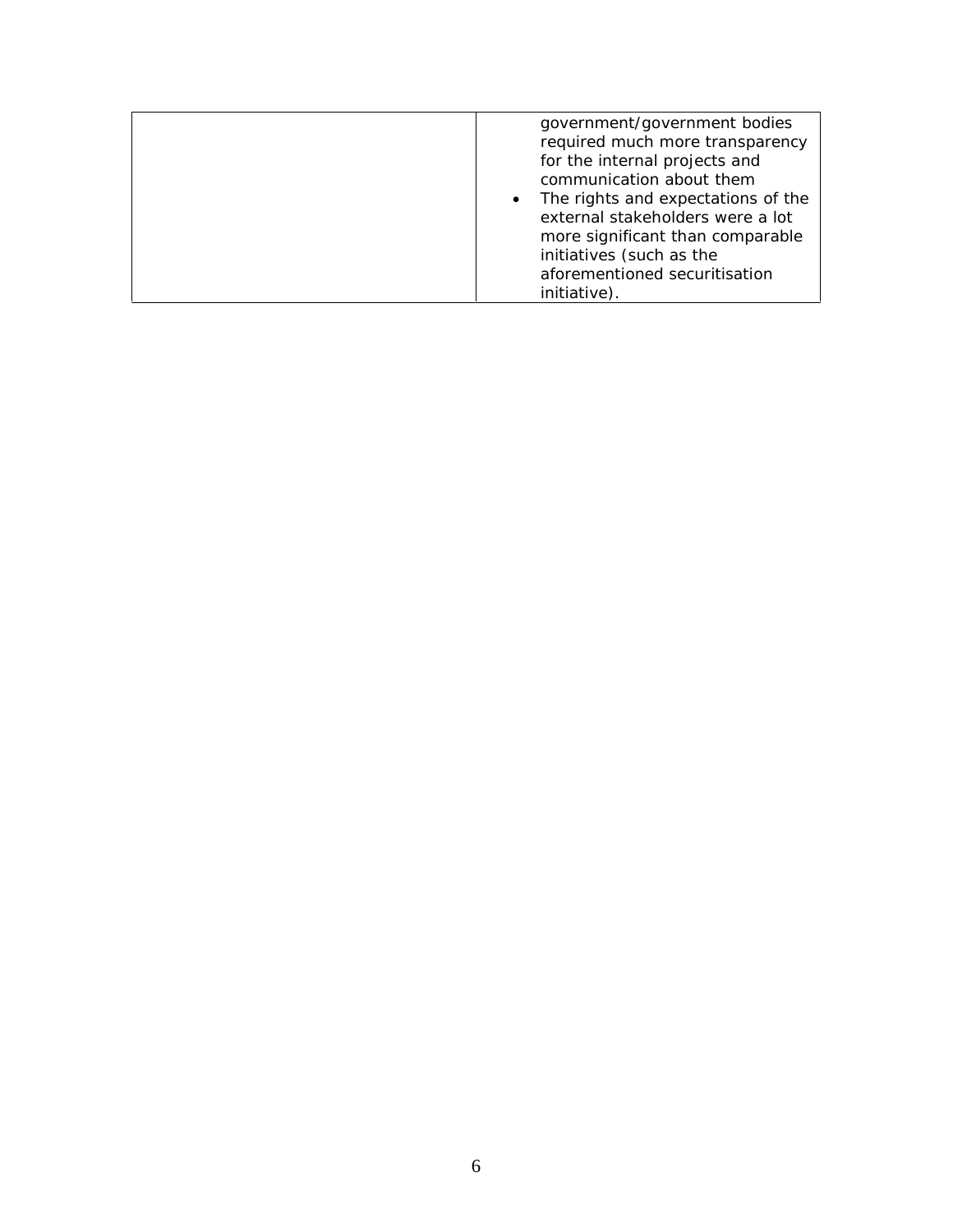## **What are the Core Issues?**

The disconnect between what Banks need to do and what they can do is the greatest hurdle to a satisfactory relationship with external stakeholders.

The production of views of customer information was never the focus of Banks as external stakeholders were virtually nonexistent. In the past, the systems and processes were more oriented around day to day operational banking. Secondly, the diagram below outlines that the internal banking operating model is heavily departmentalised. This does not lend to itself nicely to a single view of customers, loans, assets and securities information.



The data is poor because the data entered is currently only required to support the business process. For example, a loan backed by property would have data needed calculate the interest in a loan systems and the current balance outstanding. A security system would keep details of the address of the property, date of property valuation and the nominal value at the time in order to track the perfection of the security process. The Credit sanction system would maintain credit grades for the customer whilst the customer system would have more detail on things like Name, Address (held for customer communication processes).

However the data needed for external stakeholders is much richer than that needed for each of the bank internal processes. An external stakeholder may need information about the security (property in this case; such as the number of bedrooms, purpose built or conversion, post code or GPS reference, which is not recorded on any of the systems).

Conversely some data is common to all systems (such as customer address) but maybe different on each of the systems for different process reasons. For example, the customer is temporarily living abroad so for communications purposes the address in the customer communication database is an overseas address. These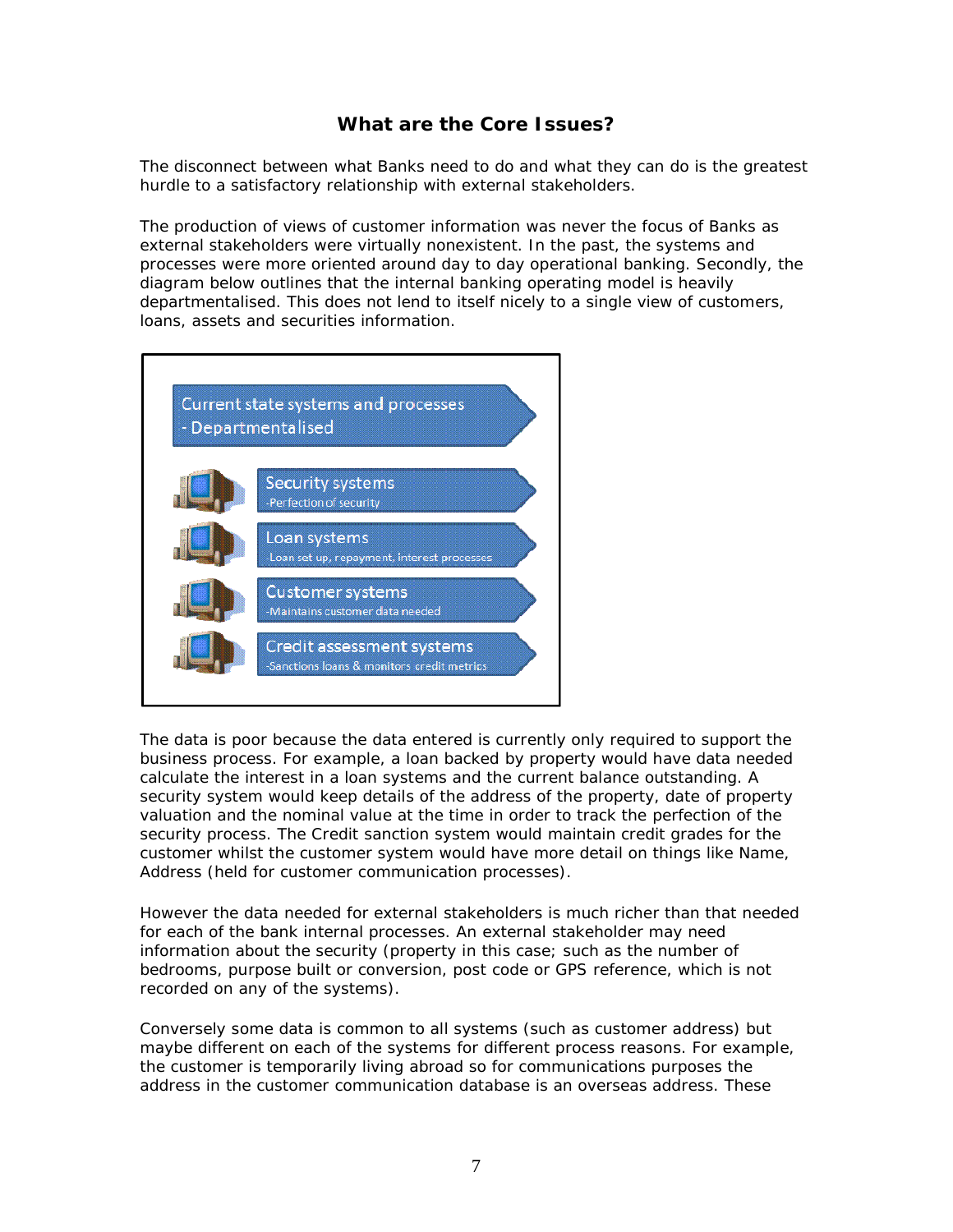inconsistencies create real problems when trying to produce a clean view to external stakeholders.

A single view of this information would require consolidation across a range of operational, finance & risk systems, paper records and other manual sources. This suggests the need for an information culture shift transitioning from a focus on operational banking to business intelligence.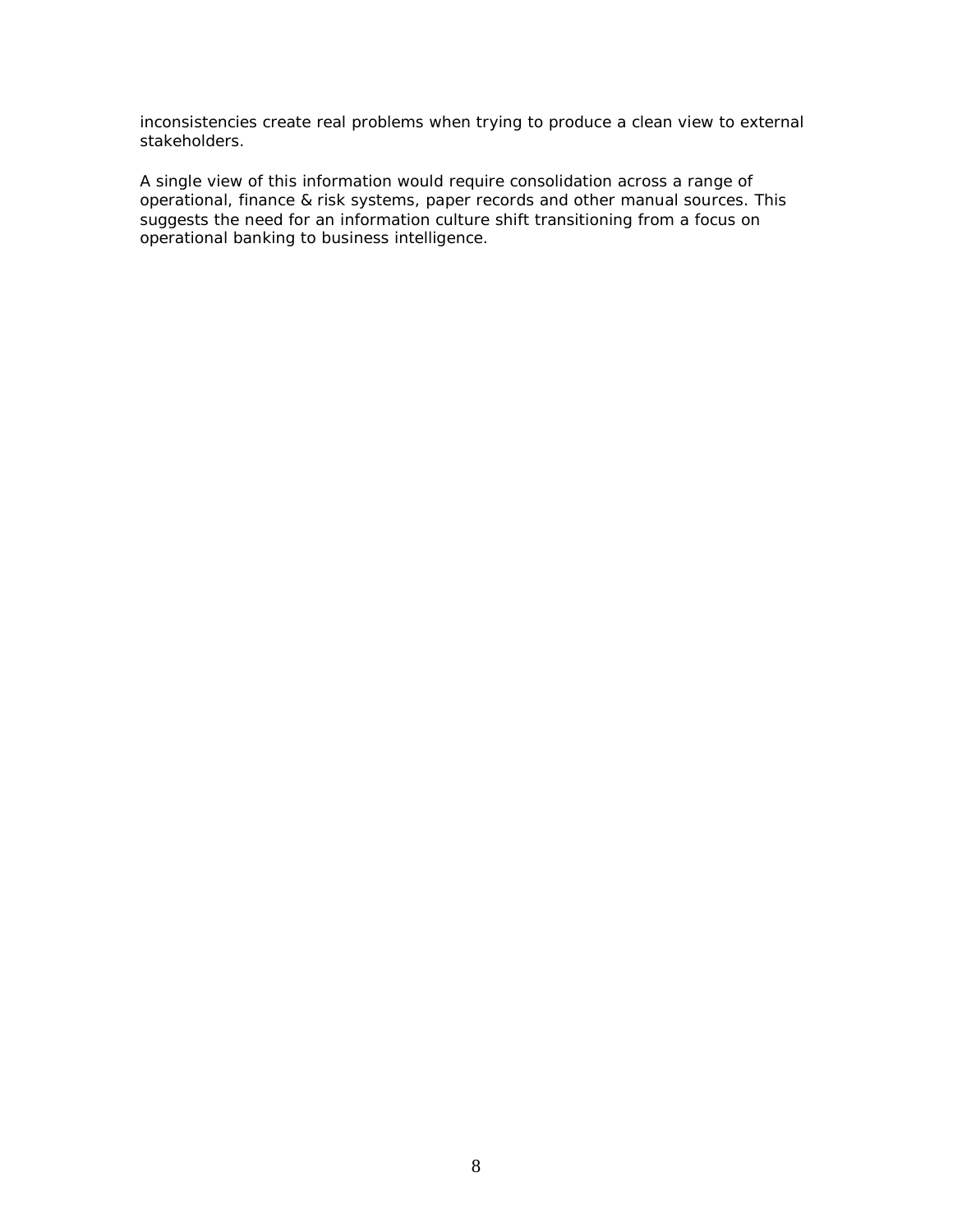## **How Have Banks Reacted So Far?**

## **Trend**

Good information about loans, assets and securities on bank balance sheets is naturally a pre-requisite to the transfer of distressed assets away from UK Banks in to the Asset Protection scheme (or for American Banks the equivalent is the TARP). This was also the case for Securitisation initiatives where the Banks wanted to sell off securitised assets and as a result they needed to provide accurate information towards the production of RWAs and LTV ratios. In both of the examples cited above, the initiatives started out as single projects which then became a program with multiple projects.

Thus, tactical approaches are developed in order fulfill this objective of more information. As the diagram below portrays, this tactical approach is reliant on a significant amount of manual data activities with data from a myriad of information sources, processes and paper trails.



Often these "mandatory business intelligence projects" are initiated as a means of fulfilling tight timescales. And, it is interesting that these initiatives have some commonalities (common similarities) such as the steps undertaken and the inherent extension of information requirements.

## **Commonalities**

Firstly, it is possible to notice a pattern with every business intelligence initiative in so far as the current state always fails to satisfy information requirements. As a result, there is a need to improve the current state so that right answers are achieved. There are 5 key project phases to consider;

1. External stakeholder requirements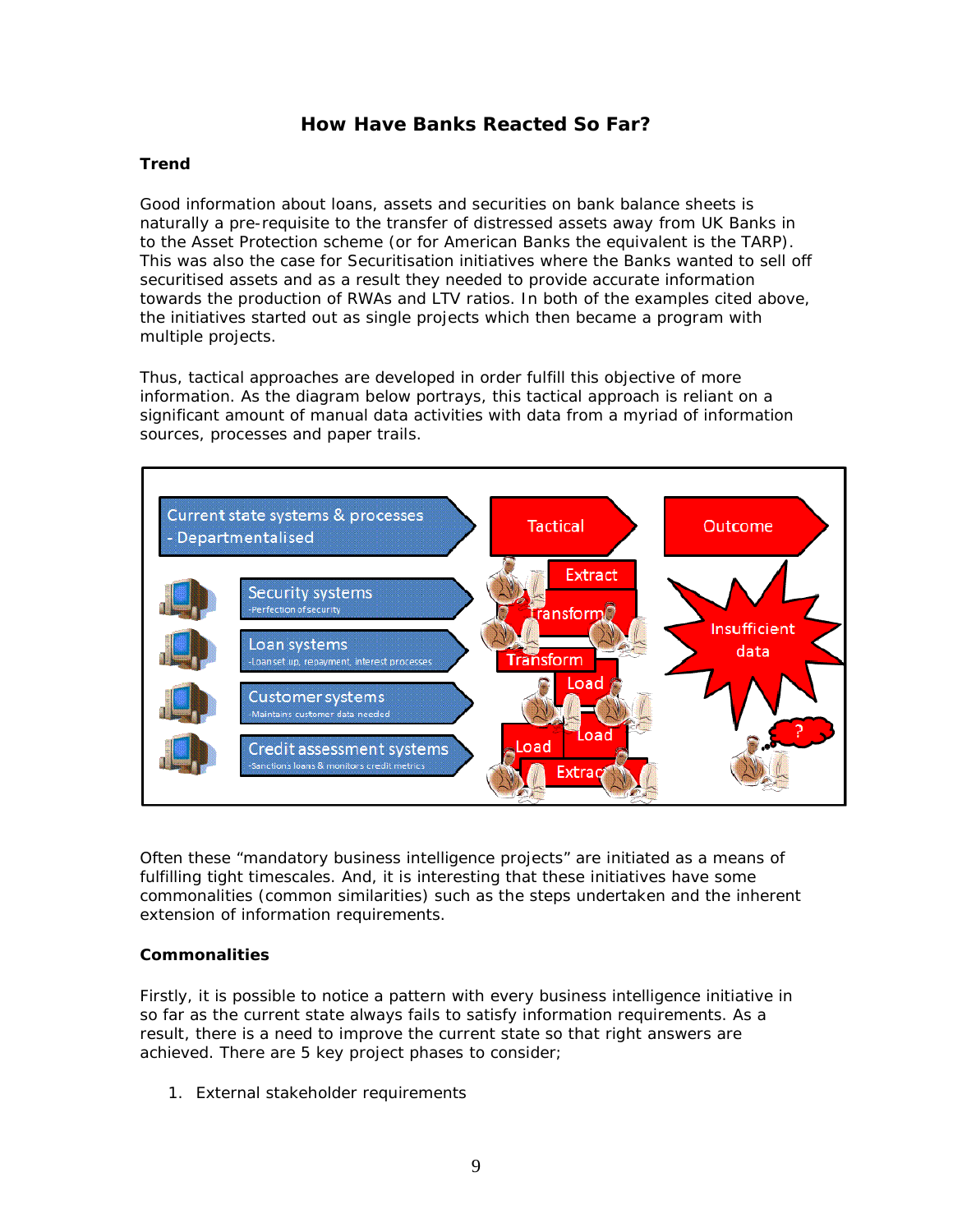- 2. Current state gap analysis, data quality and availability assessments
- 3. Re-negotiation with the external stakeholder re 1. & 2.
- 4. Temporary remedial (& rarely long lasting) activities on data quality and availability
- 5. Final data collation and submission to external stakeholders.

However, another common aspect is the extension of requirements. By giving information to external stakeholders, they generally come up with further questions. In this sense, external stakeholders ask further questions in order to try to understand the information received or clarify the accuracy of the data.

#### **Recurring Pattern**

As depicted in the diagram below, it is inevitable that further data requirements arise from these initiatives. This means that the process of reviewing and improving the current state, in order to fulfill information requirements, is started again. This represents a recurring pattern.



Surely, Banks can find a better way of responding to these pressures from external stakeholders.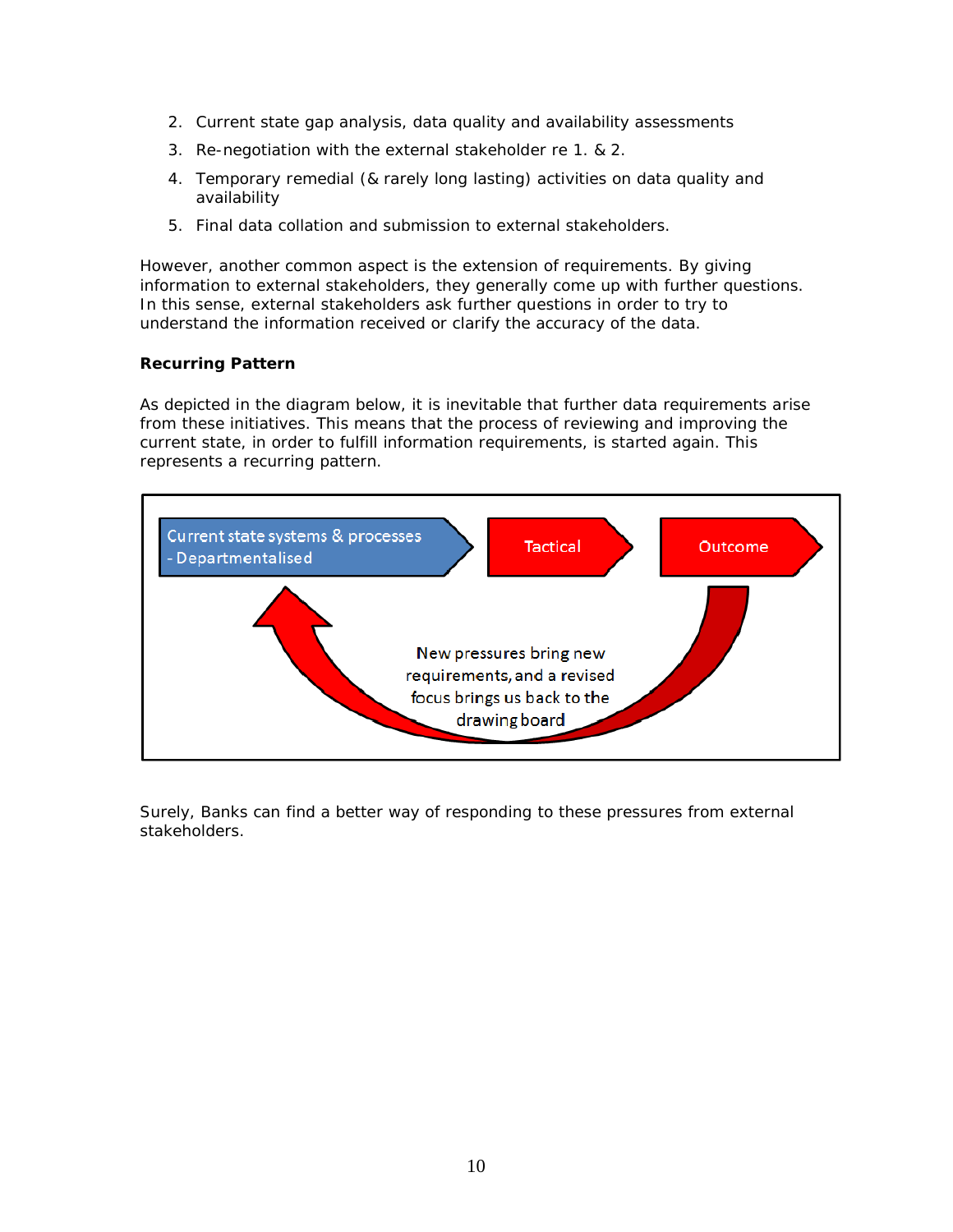# **A Better Way?**

If there is a better way, why haven't Banks put a more strategic approach in place? Equally, does management want to break this recurring pattern?

Of course, the banks internal processes will still have to work. As an example, interest will have to be collected as well as paid daily, and security will still need to be perfected, revalued and released and so on. But is there that much "conflict" between slick operational processes and rich data entry & maintenance?

However, it is also true that the management does need to commit to a strategic approach. This will serve to reduce the damage of this "recurring pattern" and escape the never ending gauntlet of tactical business intelligence initiatives.

The better way would rely on richer data capture, which is paralleled with the normal operational processes. As per the diagram below, this richer base of data would need to be processed and consolidated through an ETL layer for storage in a "business intelligence database".



In the diagram above, the three new elements of the better way are tagged with numbered stars;

- 1. New data capture and processes
- 2. ETL layer
- 3. Business intelligence database